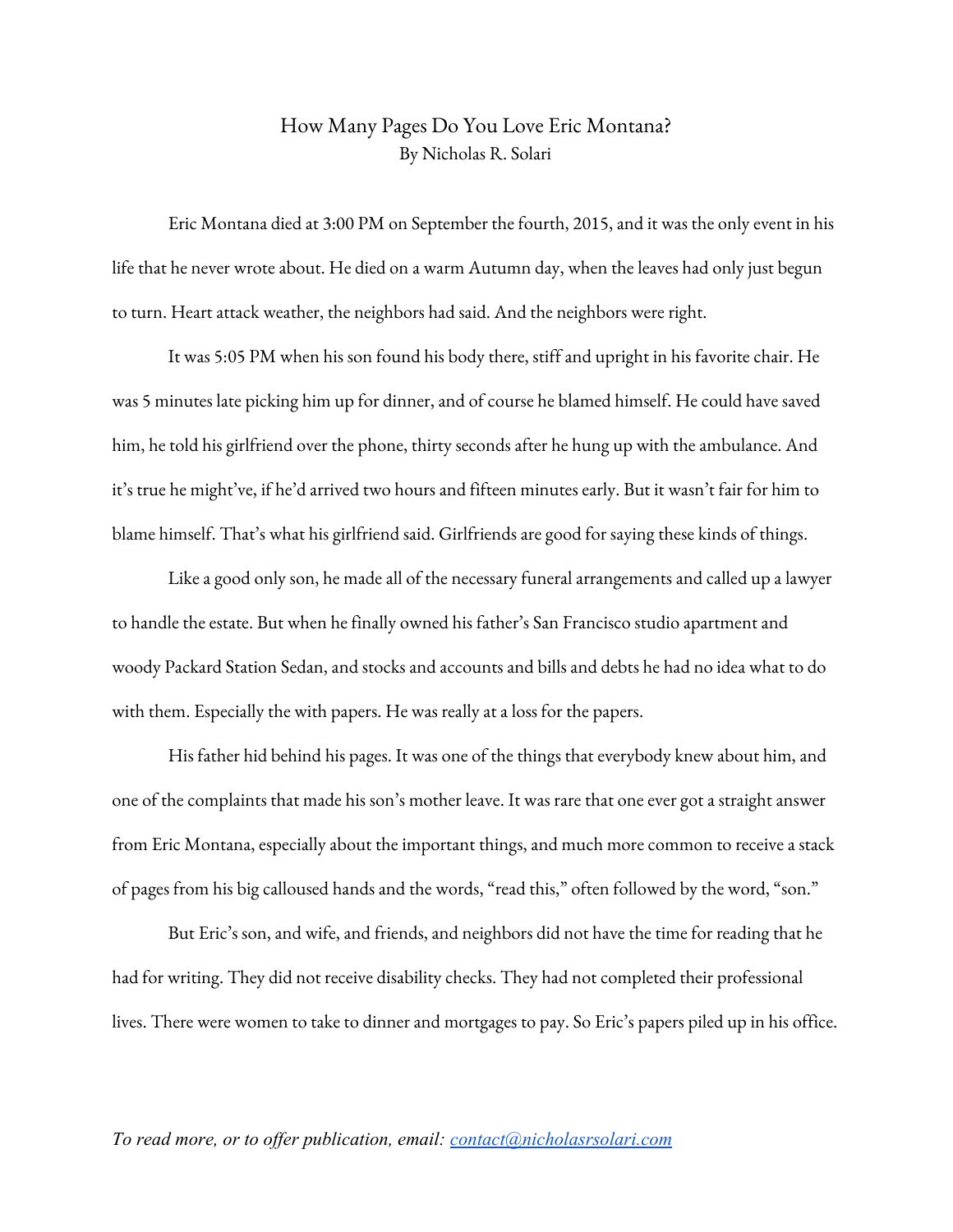But now Eric was dead, and they were no longer Eric's papers, and they were not piled up in Eric's office. They were his son's papers piled up in his son's office, and his son had them packed into startlingly heavy cardboard boxes. He did not like to look at them - they called to mind his father's big and calloused hands and accused him of having more free time than he knew he really did. He found a tidy place for them beneath the basement stairs and had them tucked away two days before the funeral. Like his remains, his father's work had been preserved, thank God, and he would not have to read a single word.

Alice Wells was a slush reader for the Mill Valley Red Fish Publishing Company, and she hid behind her round red glasses. It was one of the things that everybody knew about her, and one of the complaints that ended several of her short-lived relationships. The other thing any friend of Alice knew was that what she really wanted to do was write. But writing was hard to live on, what without collecting disability and all, and so she sold her time by reading things. Sometimes, when she woke up especially brave, she took her bright little Volkswagen over the bridge and worked through her pages at San's in the Marina. On days rarer still, she even slipped her tiny green notebook out of her deep pocketed floral dresses and jotted down some quiet words, before wondering if anyone had seen her and worrying someone would muster the courage to ask her what she was she was writing.

Alice read well-crafted stories and terrible ones. She read painfully long stories and mysteriously short ones. She read the ones that she was supposed to forget about entirely because the font was wrong or the length fell outside of the page limit. This is why her boss thought she was slow. But Alice was not slow. Alice was very smart and very thorough. And Alice read beautiful stories that were written in the wrong font. Alice read dark stories and sentimental ones. She read sensible stories

## *To read more, or to offer publication, email: [contact@nicholasrsolari.com](mailto:contact@nicholasrsolari.com)*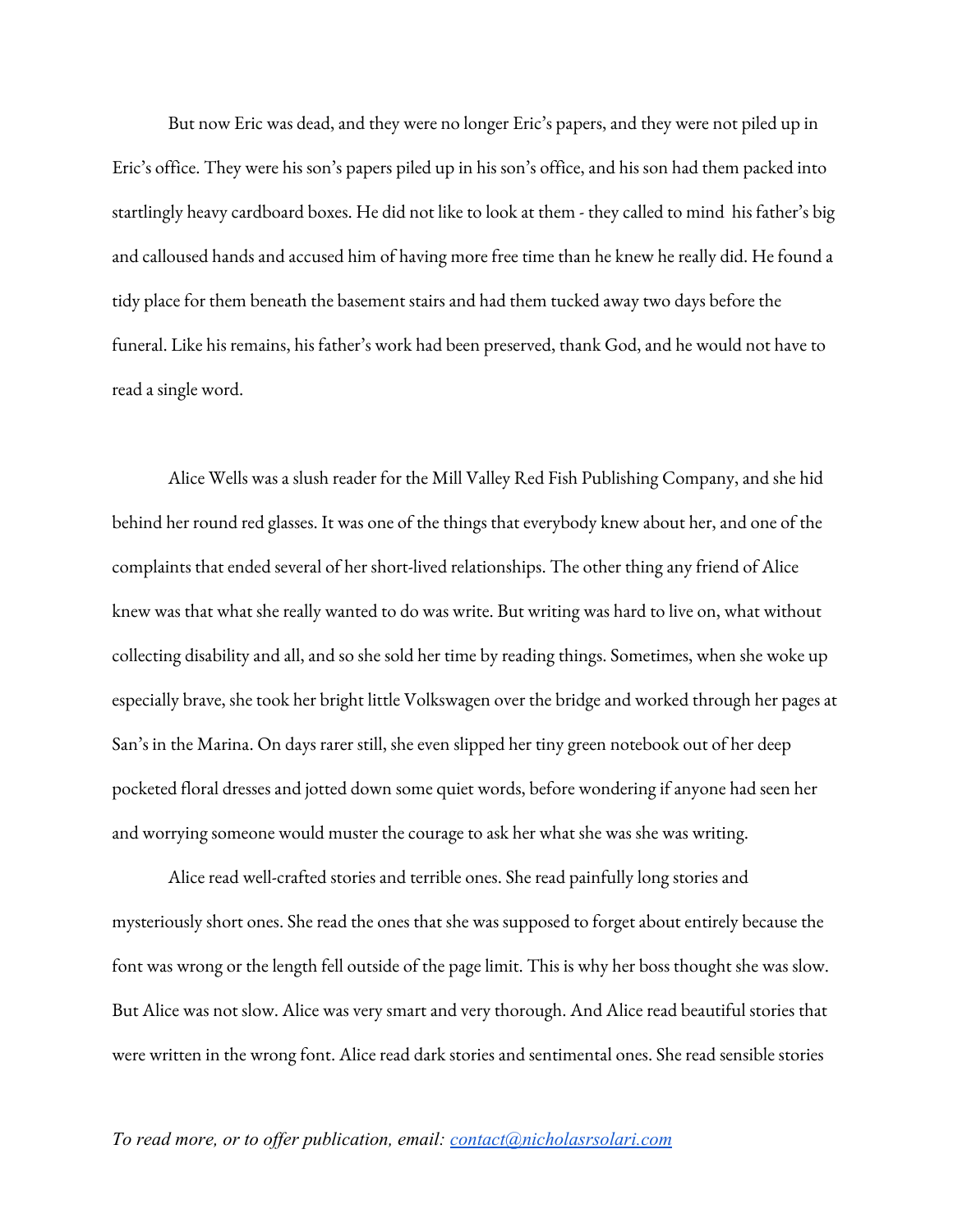and ridiculous ones. She read true stories that she couldn't believe, and stories that she wished were true but knew deep down were not. And, of course, infrequently, she also wrote. But when Alice scribbled thoughts on the faded pages of her notebook, she did not write about these kinds of stories. Alice wrote about their authors.

Daniel Rechter seemed just the kind of creep to write up a sci-fi BDSM and ship it out to every journal in town. Alice wasn't surprised by that. And before finishing even her first paragraph she'd pinned Cara Winter as a young girl up to her neck in cliches and in desperate need of swimming lessons. These writers left Alice pitiful and almost guilty. It was unfortunate, but she had experienced these things before. She was much more interested in, say, what had drawn Alec Le Mill so powerfully to hedgehogs. She never expected to lose herself in so many paragraphs about the spikey creatures, and it was one of the pleasant surprises she knew she'd remember. Alec had lost his son, she decided. She could tell from the way the little "Charles" balled himself up to the outside world. And Deborah Vaughn, what bothered her so much about her neighbor's hanging lingerie to dry across the street? It was obvious. Deborah had loved a man who could never love her back, no matter what she wore to bed. Alice knew. It was like seeing it in her eyes. Clear as day. That's how she would have described it.

If you asked her, Alice probably wouldn't tell you she was a slush reader. A translator, more likely. She read what others wrote and wrote what others meant, and she loved her job very much. All I have is gratitude, she often said, but it hard to believe with the sad smile that followed after. But only the most observant ones would notice that. Alice was tired of waiting for the observant ones.

Alice was tired of the slush piles and her readership of one. She was tired of the Daniel Rechters and the Cara Winters. Quite frankly she was sick and tired of fighting the sea breeze that turned her pages too soon and the beating sunlight that sent her scurrying around to every side of the

*To read more, or to offer publication, email: [contact@nicholasrsolari.com](mailto:contact@nicholasrsolari.com)*